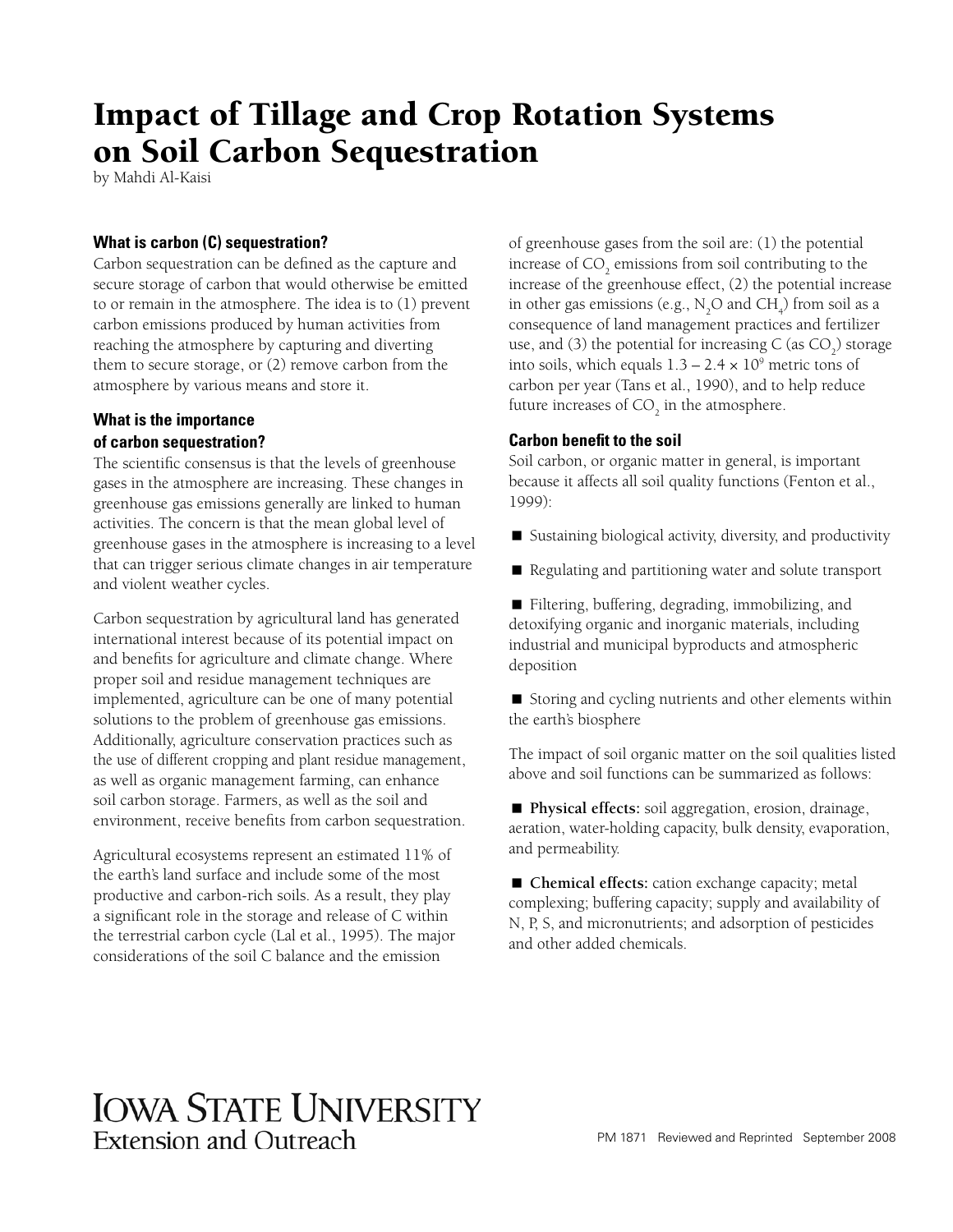**Biological effects:** activities of bacteria, fungi, actinomycetes, earthworms, roots, and other microorganisms.Different sources of organic matter supply soils with carbon to replenish their C and nutrient pools. However, organic materials added to soils contain a wide range of C compounds that vary in their rate of decomposition. The biological breakdown of the added organic material depends on the rate of degradation of each of the carboncontaining materials. Changes in environmental factors can cause changes in the rate of decomposition of organic materials in soils, such as soil moisture status, soil aeration, soil temperature, pH, and availability of minerals.

#### **Carbon pools and sinks**

Soils store a significant amount of carbon. It has been estimated that global soils contain approximately 1.5  $\times$  10<sup>12</sup> metric tons of carbon (Post et al., 1998). As a component of the carbon cycle (Figure 1), soils can be either net sources or net sinks of the atmospheric carbon dioxide. Changes in land use and agricultural activities during the past 200 years have made soils act as net sources of atmospheric  $CO<sub>2</sub>$ . Evidence from long-term experiments suggests that carbon losses due to oxidation and erosion can be reversed with soil management

practices that minimize soil disturbance and optimize plant yield through fertilization. It is possible that improved land management can result in a significant increase in the rate of carbon into the soil. Because of the relatively long turnover time of some soil carbon fractions, this could result in storage of a sizable amount of carbon in the soil for several decades.

# **Processes affecting carbon sequestration in soils**

Several processes can affect the storage of carbon in soils. The amount of carbon stored in the soil system depends on the rate and magnitude of the process. These processes can be influenced by agriculture management systems and practices.

#### **Organic production**

Carbon production can be increased through photosynthesis, in which the permanent vegetation cover can store a significant amount of carbon dioxide as organic carbon. The volume of vegetation acts as a sink for capturing CO<sub>2</sub> and secures storage of it as carbon. Farming practices and and land use can greatly affect the carbon status in the soil system. During plant growth, CO<sub>2</sub>



Figure 1. Carbon cycle aspects (modified from Paul and Clark, 1996)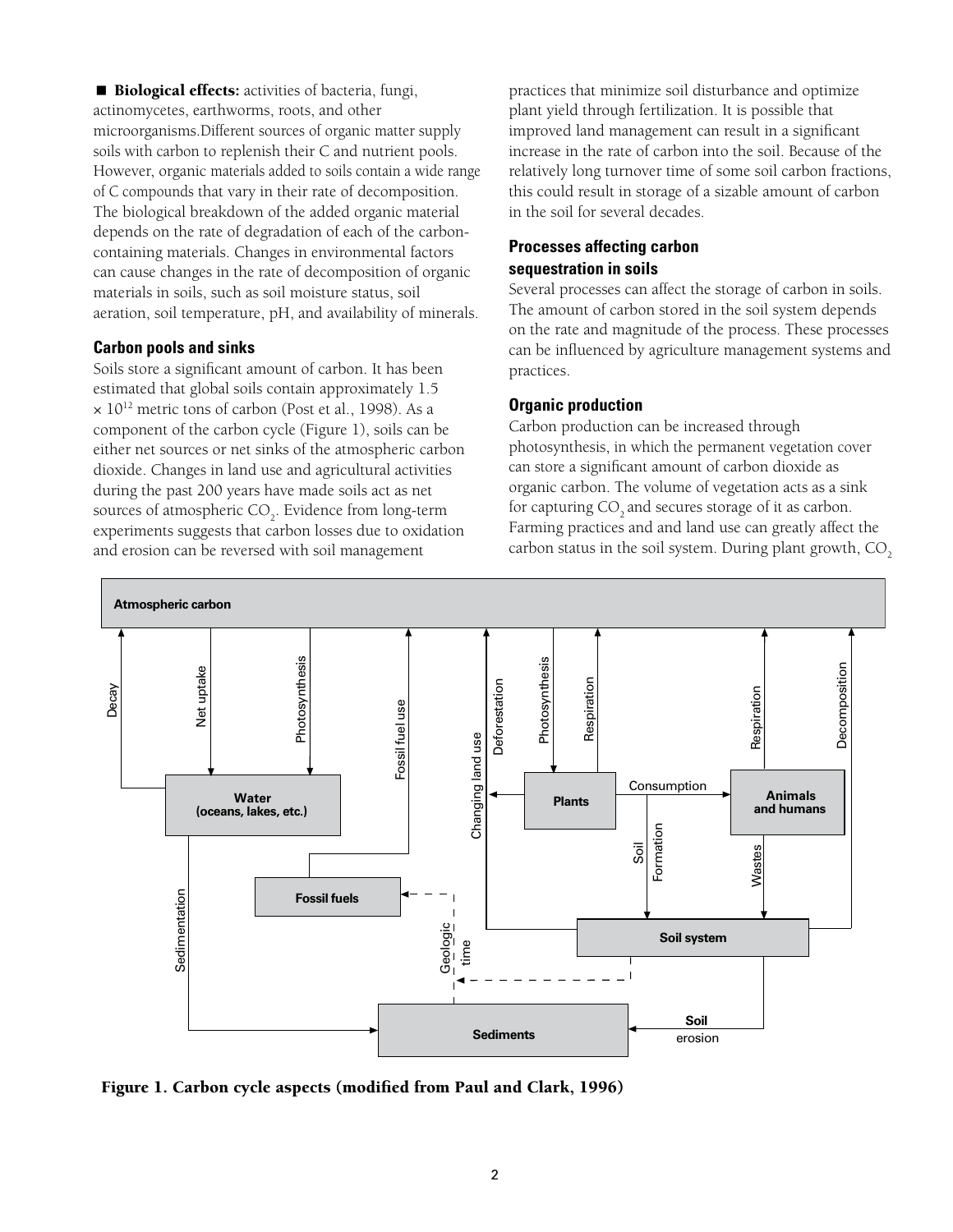from the atmosphere will be fixed in the plant as carbon compounds. Therefore, the primary source of carbon is the plant, in which the carbon has been manufactured initially through the photosynthesis process.

#### **Minimize organic carbon breakdown**

The oxidation and breakdown of plant residue will accelerate the loss of carbon as  $\mathrm{CO}_2^+$ . Several factors can accelerate organic carbon breakdown and production of greenhouse gases. They include soil moisture, soil pH, the oxidation-reduction process, soil temperature, chemical and physical soil properties, nutrient status, and plant residue quantity and quality. The breakdown of residue through conventional tillage and soil disturbance must be minimal to fully store carbon in the soil system. Carbon stored in the soil can help improve soil physical properties such as infiltration rate, water-holding capacity, aggregate stability, soil structure, soil aeration, and a host of other physical properties. In addition, carbon storage can contribute significantly to improving soil nutrient pools and other chemical properties. Plant residues play a significant role in providing a positive environment for improving soil microbial populations, which in turn play a significant role during the decomposition process of organic materials. Keeping plant residues intact is a critical component of soil management, not only for nutrient value, but also for soil protection from wind and water erosion.

#### **Soil erosion**

Improper soil and residue management results in increased erosion by water and wind. Soil erosion is a leading cause of soil degradation due to the loss of organic matter, which is the "glue" or binding factor in soil. In Iowa, water erosion contributes significantly to the degradation of soil quality. The most effective way to minimize soil erosion is through the use of conservation tillage practices. The impact of no-tillage practices in improving soil quality in terms of carbon content at the upper part of the soil profile is evident where permanent vegetation has been established in grassy areas. Tillage can cause the loss of significant amounts of carbon (lost as  $\mathrm{CO}_2$  bursts) immediately after tillage. The exposure of soil organic carbon to aeration during soil erosion increases  $\mathrm{CO}_2$  emissions. In addition, soil erosion can cause carbon to accumulate with soil sediments and be removed from the soil carbon pool. The removal of carbon from the soil will lead to a decline in soil fertility and aggregate stability.

#### **Benefits of Organic Matter**

Source of nutrients for crops

**Provides the major natural source of inorganic** nutrients and microbial energy

- Promotes soil aggregation and root development
- Favors the development of antagonistic organisms that serve to combat certain plant diseases
- $\blacksquare$  Improves water infiltration and water use efficiency
- **I** Improves soil water-holding capacity
- Increases soil aggregate stability to resist erosion

### **Impact of conservation practices and fertilizer use on carbon storage in soils**

Conservation tillage practices can minimize the rapid breakdown of plant residues, reduce  $\mathrm{CO}_2$  emission, and reduce the production of inorganic dissolved nitrogen (i.e., nitrate and ammonium) in soil. When conventional tillage is converted to conservation tillage, both  $\mathrm{CO}_2$  emission from soil and N-uptake by crops are reduced. Reduction in  $\mathrm{CO}_2$  emission from soils enhances soil organic carbon (SOC) content, but reduction in N-uptake decreases residue production and hence, organic C storage in soils. Also, it was found that reducing tillage significantly decreases SOC loss from soils with high organic matter content.

The Morrow plots at the University of Illinois were established in 1876 to study the effects of crop rotations and fertilization on yield (Table 1). Crop sequences, in a single replication, were continuous corn, corn-oats rotation, and corn-oats-clover rotation, with and without lime, manure, and rock phosphate (Stauffer et al., 1940). The results show that continuous corn plots with no fertilizer decreased soil organic matter (SOM) content by 45.6% in 55 years as compared with the adjacent sod (Table 1). Neither the cropping system nor the soil treatment had much effect on soil organic carbon below 9 inches.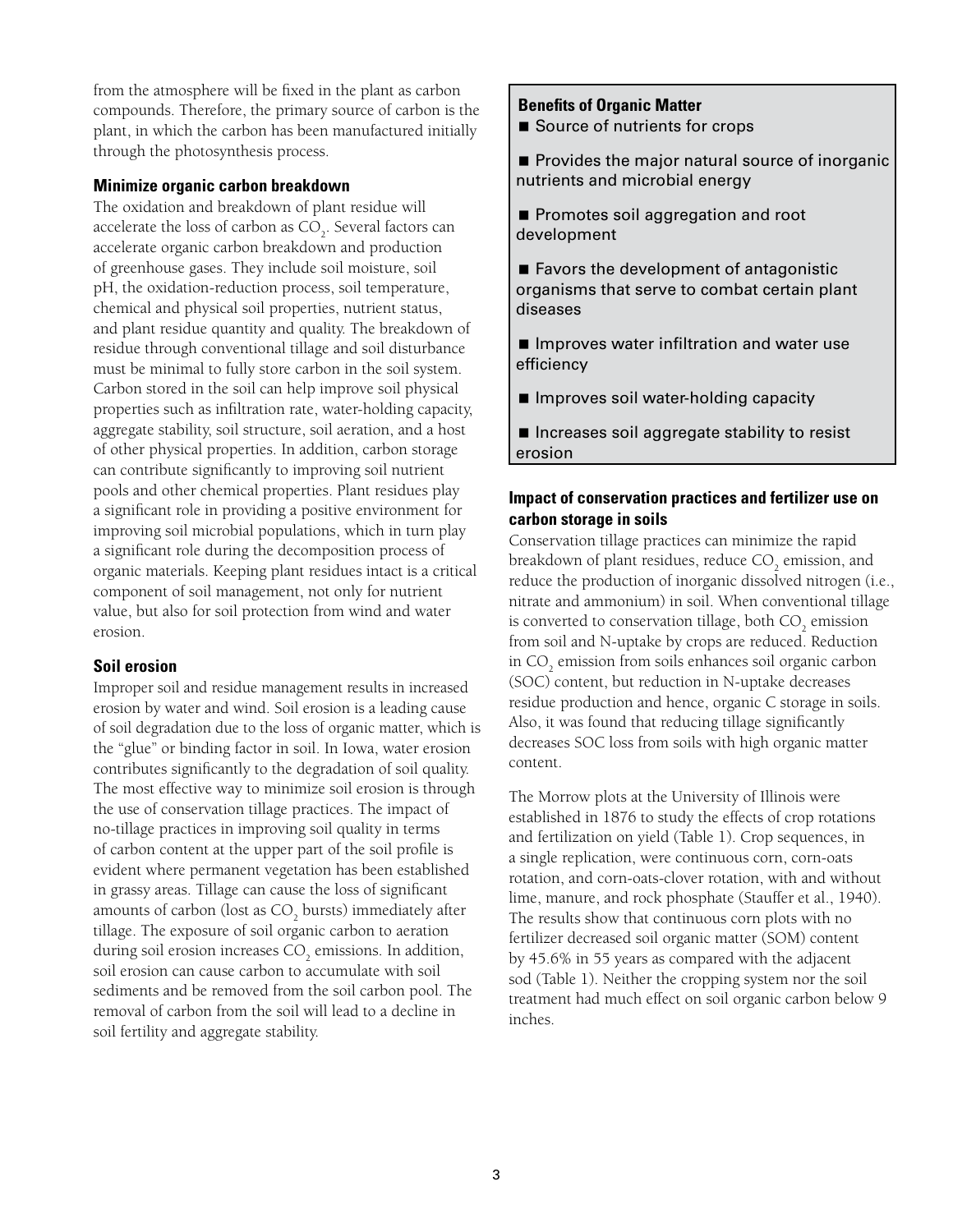| <b>Rotation</b>  | <b>Treatment<sup>a</sup></b> | % Organic C | % Organic Matter | % C change <sup>b</sup> |
|------------------|------------------------------|-------------|------------------|-------------------------|
| Corn             | None                         | 1.74        | 2.99             | $-45.6$                 |
|                  | <b>MLP</b>                   | 2.09        | 3.59             | $-34.7$                 |
| Corn-Oats        | None                         | 2.14        | 3.68             | $-33.1$                 |
|                  | <b>MLP</b>                   | 2.44        | 4.20             | $-23.6$                 |
| Corn-Oats-Clover | None                         | 2.28        | 3.92             | $-28.7$                 |
|                  | <b>MLP</b>                   | 3.35        | 5.76             | $+4.0$                  |
| Sod              | None                         | 3.20        | 5.50             | 0.0                     |

Table 1. Effect of rotation and treatments on organic carbon content in Morrow plots, 1876–1940, University of Illinois (after Stauffer et al., 1940)

a MLP = Manure-Lime-Phosphorus

**b% C changes based on sod C value** 

Figure 2 summarizes the long-term impact of different crop rotations on soil carbon content. The data showed a higher rate of soil carbon decline under continuous corn compared to corn-oats-meadow crop rotation. The plots were located on 9% slope gradients and some loss of soil organic carbon can be attributed to erosion. The uncultivated Marshall soil on which the plots are located should have soil organic matter of approximately 4.5–5% (Fenton et al., 1999). Figure 3 shows another long-term crop rotation system. The rate of decline was the greatest during the period of 1916–1938 and then the rate of change decreases. The average loss of soil organic carbon during 1946–1956 was 2.1%.









C-SG = Continuous Small Grain C-RC = Continuous Row Crop A-RC = Alternative Row Crop and Fallow

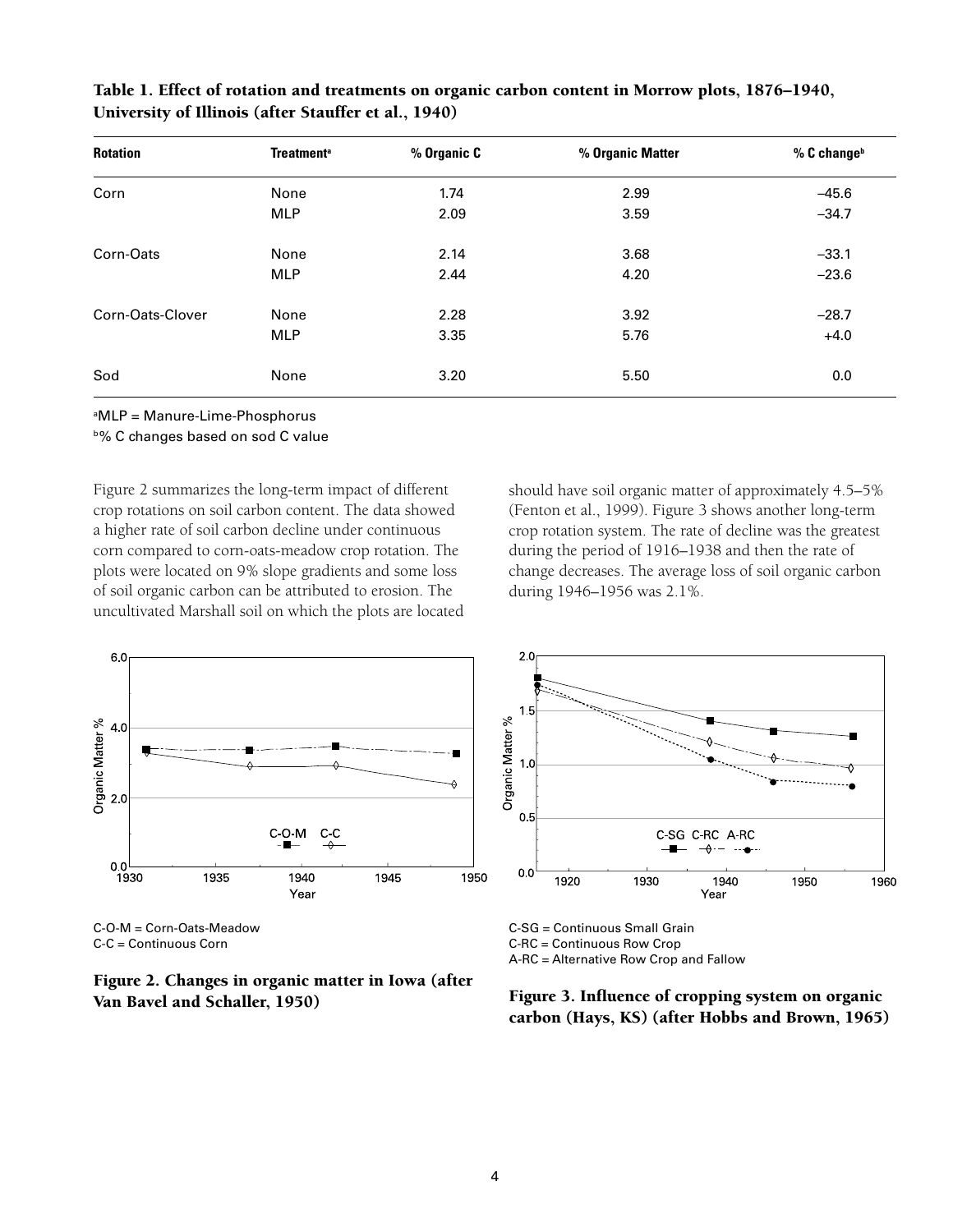#### **Summary**

This publication is intended to explain carbon sequestration, present facts about the carbon cycle, present concerns related to elevated atmospheric  $\mathrm{CO}_2^{\phantom{\dag}}$  levels, and show the relationship between current agriculture practices and the carbon cycle. Carbon sequestration is highly related to soil and management systems. Research on the impact of tillage practices and crop rotation has demonstrated that no-till and permanent vegetation are more effective in storing carbon in the soil. The use of crop rotation and conservation tillage, in addition to effective manure and nitrogen management systems, contributed significantly to improving soil carbon status. The value of storing carbon through conservation practices can be very significant in improving soil quality and productivity as listed earlier.

Farmers can benefit from carbon sequestration through the use of conservation tillage, crop rotation, the use of buffer strips, and permanent vegetation for highly eroded soils. These benefits include improved soil productivity, an improved environment due to less erosion, and improved physical and biological properties of soil. Carbon credit is another benefit that has been explored recently by many different entities. Carbon credit is worth exploring but needs careful consideration. The issues of market value, policy, carbon monitoring procedures, and management entities are among those that need to be addressed when considering carbon sequestration and credits.

The availability of recent carbon sequestration data in Iowa is very limited although many projects currently are addressing this issue. Carbon sequestration must be viewed as a long-term process in order to see meaningful impacts of conservation tillage, residue management, manure and fertilizer use, crop rotations, etc. Farmers, crop advisors, and others who deal with carbon sequestration need to recognize that carbon sequestration is a reversible process. They must adopt a system that improves soil carbon sequestration as a long-term management tool because any short-term disturbance, such as a change from conservation tillage to conventional tillage, will not achieve significant improvement in soil carbon status. Therefore, farmers need to think long-term when thinking about carbon sequestration.

The overall benefits of soil carbon sequestration need to be viewed as an opportunity to improve soil quality as well as the environment.

#### **References**

- Fenton, T. E., J. R. Brown, and M. J. Maubach. 1999. Effects of long-term cropping on organic matter content of soils: Implication for soil quality. Soil and Water Con. J. p. 95–124.
- Hobbs, J. A. and P. A. Brown. 1965. Effects of cropping and management on nitrogen and organic contents of a western Kansas soil. Tech. Bull. No. 144. Kansas Agric. Exp. Stn., Manhattan.
- Lal, R., J. Kimble, E. Levin, and B. A. Stewart (Eds.). 1995. Advances in soil science: Soil management and greenhouse effect. Bocan Raton: Lewis Publishers. P. 93.
- Stauffer, R. S., R. Muckenhirn, and R. T. Odell. 1940. Organic carbon, pH, and aggregation of the soil of the Morrow plots as affected by type of cropping and manurial addition. J. Am. Soc. Agron. 32:819–832.
- Tans, P. P., I. Y. Fung, and T. Takahashi. 1990. Observational constrains on the atmospheric CO<sub>2</sub> budget. Science 247:1431–1438.
- Van Bavel, C. and F. Schaller. 1950. Soil aggregation, organic matter, and yields in a long-time experiment as affected by crop management. Soil Sci. Soc. Am. Proc. 15:399–408.